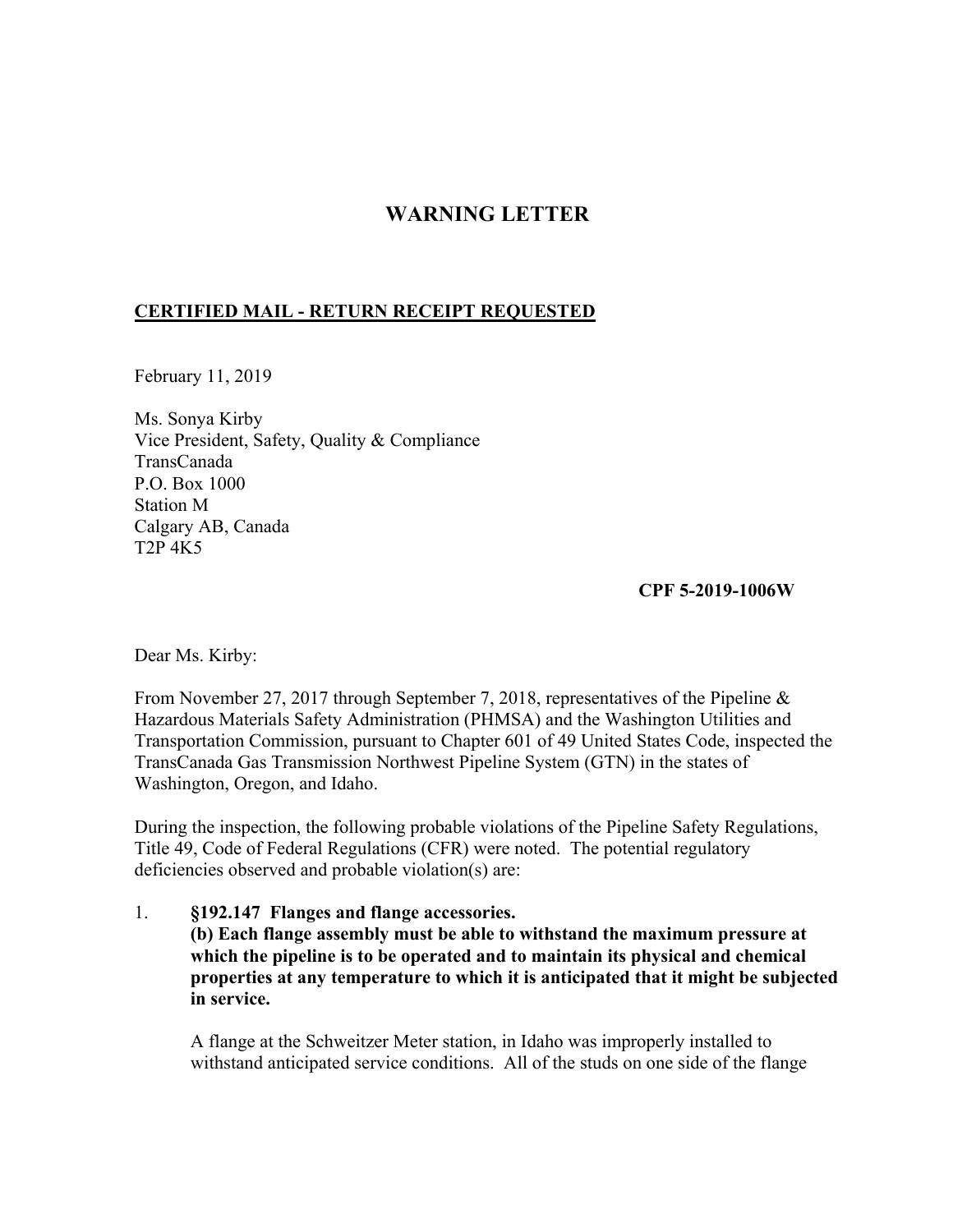were too short to go all the way through some of the nuts. Without the studs going all the way through the nut, maximum strength is not achieved and the applicable flange fitting may not provide the design strength for the flanges or the strength needed for the applicable Maximum Allowable Operating Pressure.

#### **2. §192.947 What records must an operator keep?**

**(d) Documents to support any decision, analysis and process developed and used to implement and evaluate each element of the baseline assessment plan and integrity management program. Documents include those developed and used in support of any identification, calculation, amendment, modification, justification, deviation and determination made, and any action taken to implement and evaluate any of the program elements.** 

Documents to support GTN's analysis and decision making process used to conduct their risk analysis of its pipeline to identify additional measures to protect their high consequences areas per §192.935 were not provided to our inspectors. The list of Preventative and Mitigative Measures (P&M Measures) implemented on the pipeline system and presented to the inspection team did not include any documents that GTN used to support the decisions, analysis, processes, or developed to support the identification, applicable calculations, amendments, modifications, justifications, deviations and determinations made by GTN to justify any action taken regarding the program elements on the P&M Measures list. The operator is required to keep records used to implement and evaluate each element to their Integrity Management program including their P&M Measures per §192.935.

#### **3. §192.745 Valve maintenance: Transmission lines.**

**(a) Each transmission line valve that might be required during any emergency must be inspected and partially operated at intervals not exceeding 15 months, but at least once each calendar year.** 

**(b) Each operator must take prompt remedial action to correct any valve found inoperable, unless the operator designates an alternative valve.** 

Valve 20-A, line bypass at Starbuck Compressor #7, (Wallula District, WA), leaked or sprayed oil over the all of the external surfaces of the valve assembly. GTN personnel stated that the valve was still operational but believed it needs a new poppet valve. During the last valve inspection, the GTN inspection noted that between 5 and 10 gallons of hydraulic oil had to be added to the valve's oil reservoir.

#### **§192.481(b) Atmospheric corrosion control: Monitoring. 4**

**(b) During inspections the operator must give particular attention to pipe at soilto-air interfaces, under thermal insulation, under disbonded coatings, at pipe supports, in splash zones, at deck penetrations, and in spans over water.** 

1) The A-Line pig bypass line at the Starbuck Compressor station #7, (Wallula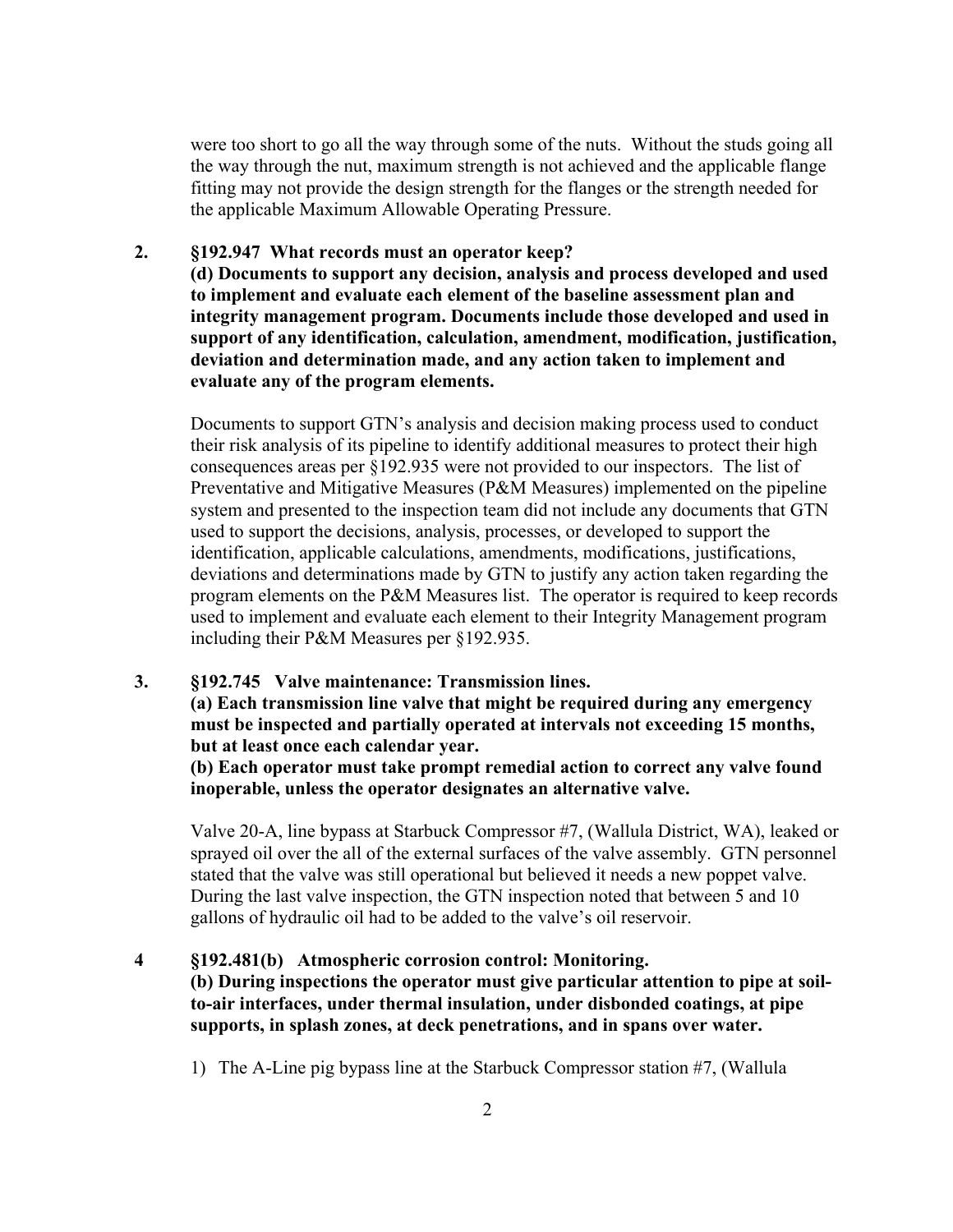District, WA) had areas of disbonded tape wrap at the soil to air interface. The tape wrap appeared to be sagging off the bottom of the pipeline where it entered the soil. It could not be determined whether this visible tape wrap is a secondary protective coating over, for example a Fusion Bound Epoxy (FBE) coating, or it is the primary coating at the soil/air interface. If the tape wrap is the primary coating, there is the possibility that water and soil could be in direct contact with the pipe and cause corrosion issues.

- 2) The A-Line pig receiver piping at the Rosalia Compressor station (Rosalia District, WA) showed signs of surface rust through the coating at the soil to air interface. It appears that there is only a paint coating where the pipe is partially resting on soil and is a wrap coating. It could not be determined whether this visible tape wrap is a secondary protective coating over, for example a Fusion Bound Epoxy (FBE) coating, or it is the primary coating at the soil/air interface. If the tape wrap is the primary coating, there is the possibility that water and soil could be in direct contact with the pipe and cause corrosion issues. It could not be determined during the inspection whether the rust is bleeding through paint or through an FBE coating.
- 3) The crossover blowdown at the top of an in-line tee fitting at the soil to air interface at the Rosalia Compressor station (Rosalia District, WA) had visible rust and possible corrosion. The tape wrap was peeled away and was disbonded from the pipe leaving the potential for moisture under the wrap and potential corrosion. Some type of sealant or filler was previously applied around the pipe at the top of the tape wrap. The sealant has cracked away from the pipe and wrap leaving a portion of the pipe above the wrap exposed to what appears to be bare pipe.

## **5. §192.481(b) Atmospheric corrosion control: Monitoring. (c) If atmospheric corrosion is found during an inspection, the operator must provide protection against the corrosion as required by §192.479.**

The A-Line pig bypass line at the Starbuck Compressor station #7, (Wallula District, WA) had an area above the soil/air interface where the coating appears to have been knocked off the pipeline. Surface rust was visible as are signs of possible early corrosion where the coating was missing and appeared to be chipped off of the pipe. There were areas of cracking in the remaining coating where moisture could wick under the coating and be trapped causing corrosion issues.

Under 49 U.S.C. § 60122 and 49 CFR § 190.223, you are subject to a civil penalty not to exceed \$209,002 per violation per day the violation persists, up to a maximum of \$2,090,022 for a related series of violations. For violations occurring prior to November 2, 2015, the maximum penalty may not exceed \$200,000 per violation per day, with a maximum penalty not to exceed \$2,000,000 for a related series of violations. We have reviewed the